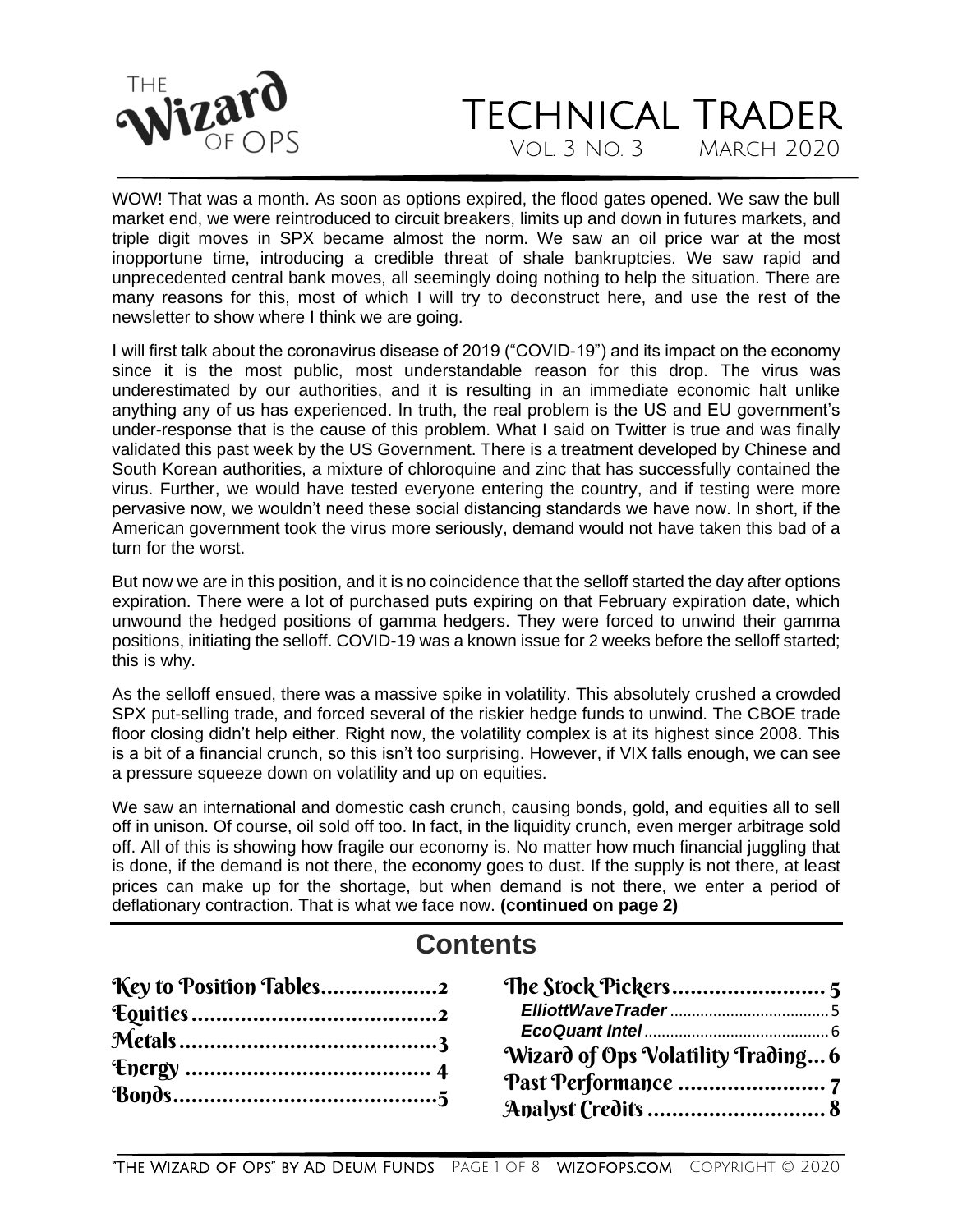

### TECHNICAL TRADER Vol. 3 No. 3 March 2020

**(Introduction continued)** How can it be fixed? It can be fixed through inflationary measures. This means fiscal policy. The government needs to give people the money that they no longer have. They need to support businesses who owe money, and now have no means to pay it. All this time, there hasn't been enough dollar issuance to handle the economy. It took a virus to really expose it for what it was, an economy completely dependent on the growing consumerism demand. When this newsletter started, I had a major bearish trade on because I saw this developing. Eventually I surrendered to the numbers, seeing unemployment crater even without inflation. I saw loans being taken out to buy back shares, a move that makes sense when assuming a certain demand level. When that demand goes away, it is exposed for the risky strategy it is. Now, can these companies like Boeing pay their loans back? Fiscal policy is the only way to fix the monetary troubles we have, and virus testing and treatment is the only way to bring the demand back to the economy.

Technical trades are hit or miss. I have been a lot more short-term in recent days because I didn't think this is over yet. I do think there are still some bounces to be had, but I also think the bottom is not in yet. I will talk more specifically about my expectations for markets below, but overall, I am not convinced that this will be over until the COVID-19 crisis is over, and all are back to work. Even then, businesses will fail and the economy will likely not return to the robust all-time highs we have seen in February.

Particularly for technical trades, sometimes there need to be adjustments. So far, I have been posting them in the blog, and likely will continue to do so. However, for immediate adjustments, please follow me on Twitter. My handle is [@WizofOps.](file:///C:/Users/jilld/Documents/Ad%20Deum/Newsletters/twitter.com/wizofops) These adjustments HAVE been included in the calculation for the portfolio in this newsletter. Further, if you subscribe to this newsletter and use the thinkorswim service, please request to follow [@WizofOpsVIP](file:///C:/Users/jde214/Downloads/twitter.com/WizofOpsVIP) on Twitter, as the links I provide will load the order directly into the platform for you.

## <span id="page-1-0"></span>Key to Position Tables

|                        | Stock Name   Primary Analyst   Other Analysts for Confirmation |  |  |
|------------------------|----------------------------------------------------------------|--|--|
| Long Term<br>Position  |                                                                |  |  |
| Short Term<br>Position |                                                                |  |  |

# <span id="page-1-1"></span>Equities

**Position Table:**

| <b>SPX</b>   | Hadik:<br>Insiide<br><b>Track</b> | Avi:<br><b>EWT</b> | EcoQuant<br>Intel           |
|--------------|-----------------------------------|--------------------|-----------------------------|
| Long<br>Term | <b>Bullish trend</b>              | <b>Bullish</b>     | Bullish, sideways<br>action |
| Short        | Recovery                          | One More           | One more Low                |
| Term         |                                   | Low                |                             |

**The Long-Term Trade:** Hold 20 15May20 SPX 3565/3570 call verticals @\$.50 debit. This trade uses \$1000 in capital.

Hold 3 15May20 3325/3375/3425 Flies at \$2.50 debit. This trade uses \$750 in capital

Hold 3 27Mar 2560/2610/2660 flies at \$3 debit. This trade uses \$900 in capital.

**The Plan:** Hold until you can regain full capital, then sell both trades. If there is a precipitous increase in SPX, sell the fly at delta neutral.

**Thesis:** Well, thank goodness I put on that hedge, that was a **(continued on page 3)**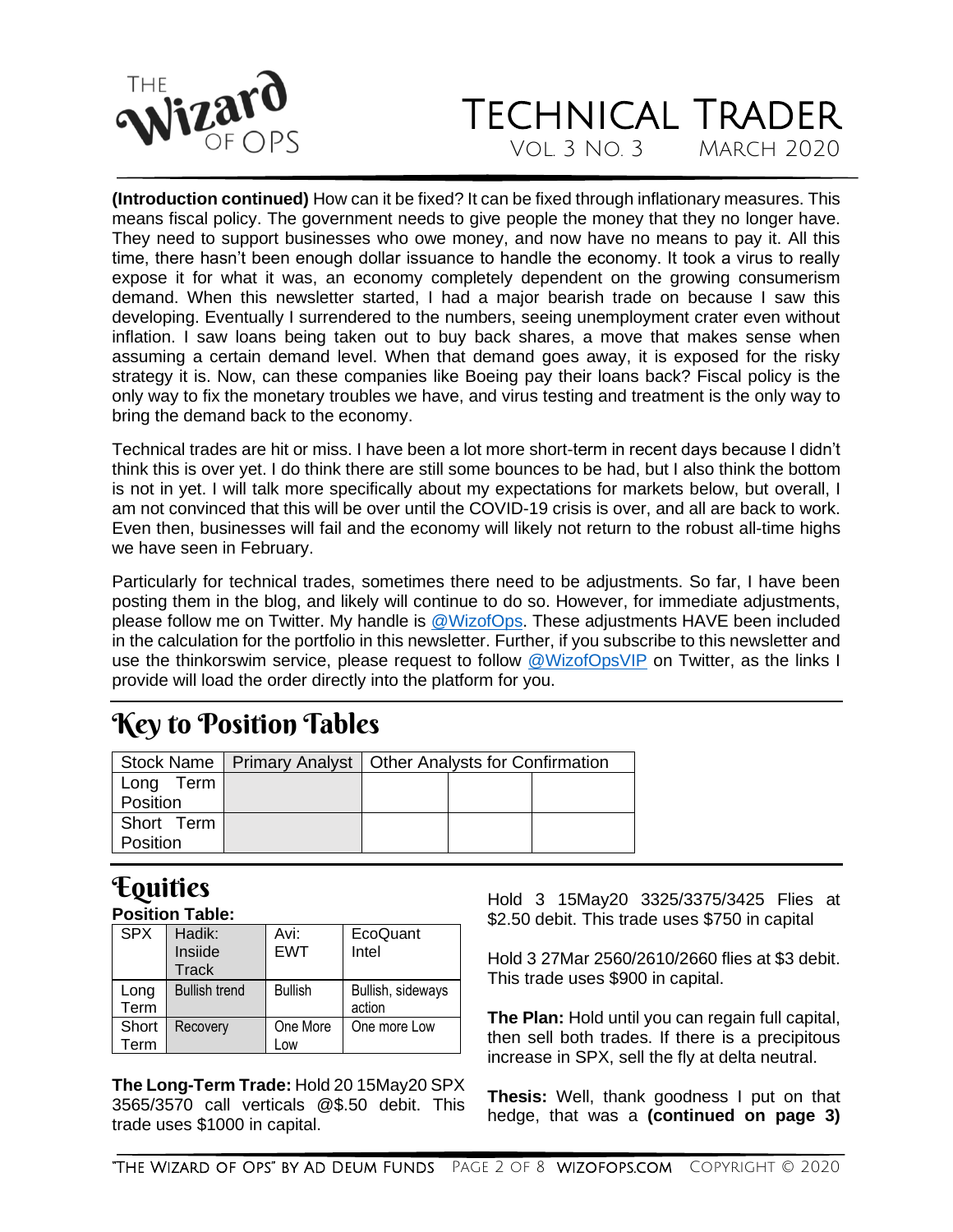

**(Equities continued)** brutal start to the month. After options expiration, SPX sold off in impressive and scary fashion. Luckily, I had a downside hedge that paid for the above vertical in full, and most of the fly.

Initially I thought the drop was going to be somewhat temporary, as in the beginning of the fall, gold and bonds stayed positive, and the market making system was clearly working all right. There was a real threat, it was sold, and the market was functioning well. Bonds were being bought, gold was being bought, and it seemed the financial mechanism was working properly. This is why I held a bullish position early in the drop, but then abandoned it when I saw gold start selling off in unison with SPX. That usually is a sign of liquidation, and I got concerned over the long-term health of the markets. Market makers were no longer serving their function, and it became a bloodbath. I had a bearish calendar that I later sold at a small profit, had a double fly both on the bull and bear side that was not my best trade but legged out of successfully. I also had a VIX vertical that I closed out of with modest gains.

Most of these trades I was following volatility indicators, basically the inverse correlation between VIX and SPX % returns. There was also the steep backwardation of the VIX term structure. Then this happened:

# <span id="page-2-0"></span>**Metals**

| <b>Position Table:</b> |  |
|------------------------|--|
|                        |  |

| GLD,<br>SLV,<br><b>GDX</b> | Hadik:<br><b>Insiide Track</b>              | EcoQuant<br>Intel  | Avi: EWT          |
|----------------------------|---------------------------------------------|--------------------|-------------------|
| Long<br>Term               | Advance for the<br>several<br>next<br>vears | Strong bull        | Hyper-<br>bullish |
| Short<br>Term              | Pullback<br>into<br>April                   | One<br>more<br>Low | Uncertain         |



That red dot is Friday, a collapse in volatility and a collapse in SPX at the same time, not seen to that extent ever. As such, this is not the time to play the bounce because the markets are broken. Volatility market makers (like Ronin Capital) have liquidated. Our technical analysts that are actually suggesting anything is seeing a small bounce then another drop. On that drop we need to see markets working again. From the market standpoint, I need to see this correlation working again as well as the "riskoff" assets trading similarly to their pre-COVID-19 correlations, particularly gold.

When I do see a long-term bounce coming, I will announce it on Twitter, and will make a trade for it, likely a butterfly of some sort considering how high volatility is right now.

#### **The Short-Term (1-Month) Trade**: None.

**SPX Graphic:** Liquidity issues show negative marks on the fly trade, and is out of range on the vertical.

**The Long-Term Trade:** Buy 100 SLV 15Jan21 15/17/19 butterflies @.13 debit. This trade uses \$1300 in capital

**The Plan:** Hold until delta neutral.

**Thesis:** Metals have had some massive swings over the past few weeks, not to mention the whole metals complex is very discombobulated. Silver would plunge when gold takes off. Miners have been swinging wildly as they have **(continued on page 4)**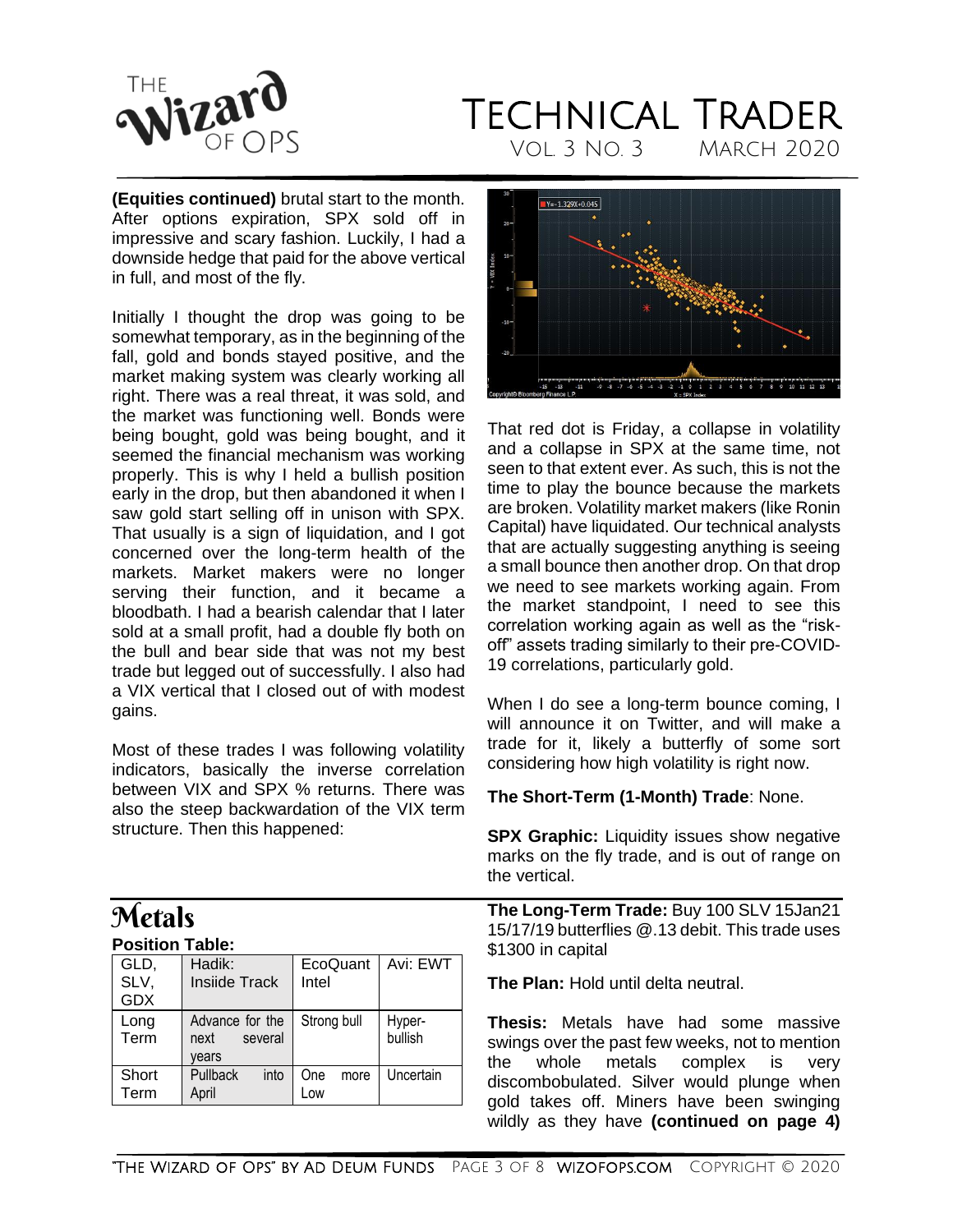

### TECHNICAL TRADER Vol. 3 No. 3 March 2020

**(Metals continued)** issues with debt, and the debt complex has been overwhelmingly volatile.

It is not a matter of if, but when, government institutes fiscal policy; then inflation will take off. Bonds will be devalued, and the metals complex should take off. By virtue of silver being a better inflation hedge and being sold off hard recently due to a spiking value of the dollar, I have chosen silver as the best way to play this spike for the rest of the year.

**The Short-Term (1-Month) Trade:** None.

#### <span id="page-3-0"></span>Energy **Position Table:**

| USO, XOP, EcoQuant<br><b>UNG</b> | Intel                                                                 | Hadik: Insiide<br>Track                                         |
|----------------------------------|-----------------------------------------------------------------------|-----------------------------------------------------------------|
|                                  | Long Term   Bearish after   Bearish USO<br>USO,<br>rise<br><b>UNG</b> |                                                                 |
| Short Term                       | <b>UNG</b>                                                            | Rangebound Bullish UNG,<br>USO, Bullish USO continued<br>lower. |

**The Long-Term Trade:** Hold 25 UNG 17Jul20 18/21/23 call butterflies @\$.46 debit. This trade uses \$1150 in credit.

**The Plan:** Hold until profit reaches 150%, then sell half.

**Thesis:** Oil has taken the double hit of tumbling demand, and excessive supply thanks to a price war effectively killing OPEC. Saudi Arabia decided to pump their full output capacity, sending oil prices to a tumble of 70% since the last newsletter. The reverberations of this are worldwide, as many of the fringe oil producers that are able to produce at higher prices (such as Canada) cannot anymore. Further, the \$20 area is about the breakeven point for shale drillers, Saudi Arabia is ~\$7.50/barrel, and Russia is ~\$15/barrel. However, the overhead attached to the oil industry in Saudi Arabia is far higher. Bloomberg estimates that Saudi Arabia spends at a level of \$83.60/barrel,

**Long Term SLV Graphic:** 76-day interval for March trade. See the bottom left corner for dates.



therefore if anyone will lose this price war, it will be them. Russia and the more efficient shale companies in the US will survive, as including overhead costs, they both pump in the range of \$45/barrel.

Natural gas now has an interesting scenario as well. As the less efficient, highly indebted shale producers go bankrupt, natural gas should go up in price. If a deal involves Texas paring down oil production as has been reported, natural gas, an output of Permian Basin drilling, will be reduced and its price will finally rise as well. Natural gas is not an output of Saudi Arabian pumping. So even though the selling has hit natural gas as well, I'm still confident in that butterfly above.

I do believe oil can and will fall a little further just because of uncertainty in this space, as DWT and UWT have closed their doors which is because of high volatility. But if I were to do a move for USO now it would be about a 6/8/10 butterfly, maybe for 3 months out. So again, keep an eye on Twitter for when this move will be executed.

**The Short-Term Trade:** No short-term trade at this time.

**Long Term UNG Graphic:** Liquidity concerns make this graphic not representative of the trade.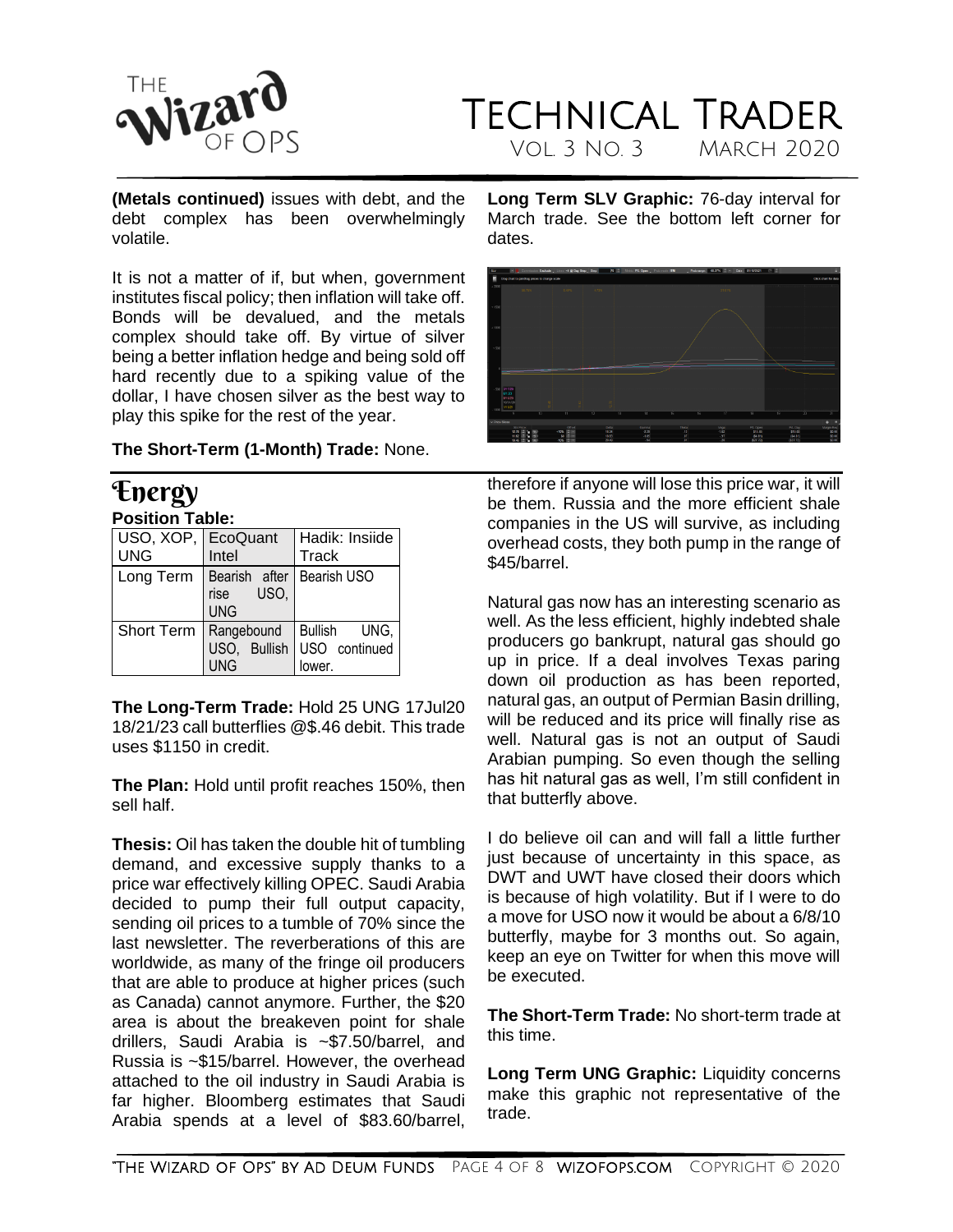

### <span id="page-4-0"></span>**Bonds**

**Position Table:**

| TLT   | Avi            | EcoQuant       | Hadik:         |
|-------|----------------|----------------|----------------|
|       | <b>EWT</b>     | Intel          | Insiide        |
|       |                |                | Track          |
| Long  | <b>Bearish</b> | <b>Bullish</b> | <b>Bullish</b> |
| Term  |                |                |                |
| Short | Uncertain      | <b>Bullish</b> | Bearish spike  |
| Геrm  |                |                |                |

**The Long-Term Trade**: Buy 5 3Apr/15May TLT \$130 calendars at \$1.05 debit each. This trade \$525 in capital.

**The Short-Term Trade:** No Short-term trade at this time.

**The Plan:** Hold until TLT reaches 130. If the 3Apr option expires worthless, sell the next put that is 2 weeks out (campaign calendar)

**Thesis**: Bonds are going to drop. There aren't many scenarios where I see a short-term rally with the exception of if fiscal policy does not happen. Right now, bonds are not being bought by anyone but the central bank. This is evidenced by the occasional drop of TLT to \$8- \$9 below its Net Asset Value (NAV). That is arguing for a swift re-pricing of bonds in the marketplace, and likely means that some of those hedge funds who were leveraged in bonds fell apart in this market turmoil. We know several risk parity funds liquidated, when bonds and stocks sold off in concert, so there are more bonds in supply than in demand. This has

## <span id="page-4-1"></span>The Stock Pickers

#### <span id="page-4-2"></span>*ElliottWaveTrader*

**New Trade Idea:**

#### **Twitter (TWTR)**

**Zac's Thesis:** While there can be near-term congestion in TWTR, Zac ultimately sees prices in the 50s by the third quarter.

far-reaching implications, however. This means interest rates are going to jump, and there is a chance the Fed will implement a massive QE program to mitigate that. That would be the longer-term bond rally.

This also seems like an appropriate place to talk about dollar demand. The dollar is the world's reserve currency, and in order to trade, other countries need dollars. These dollars are in very short supply right now, as companies start hoarding cash to be able to keep their capital requirements and pay their obligations. Small businesses and individuals need dollars to pay off their debt loads. Countries need dollars to trade. This is mitigated by fiscal policy, the central bank has done what they can, but fiscal stimulus is needed in order to get dollars into the system domestically. Until that happens, bonds will stay high and the value of the dollar will also remain high. So, if you wish to hedge this position, buy calls in UUP.

**TLT Graphic:** 4-day interval for March trade. See the bottom left corner for dates.



**Wizard of Ops Commentary:** Zac is seeing an amazing bounce into the second half of the year. Despite implied volatilities being high, in the out months, IVs are still more muted. So, I will do a September trade that is a better bargain. **(continued on page 6)**

**The Trade:** Buy 10 TWTR 18Sep20 \$38/\$39 call verticals @ \$.11 debit. This uses \$550 in capital.

**The Plan:** Risk the full premium. Sell half when it is up 200%.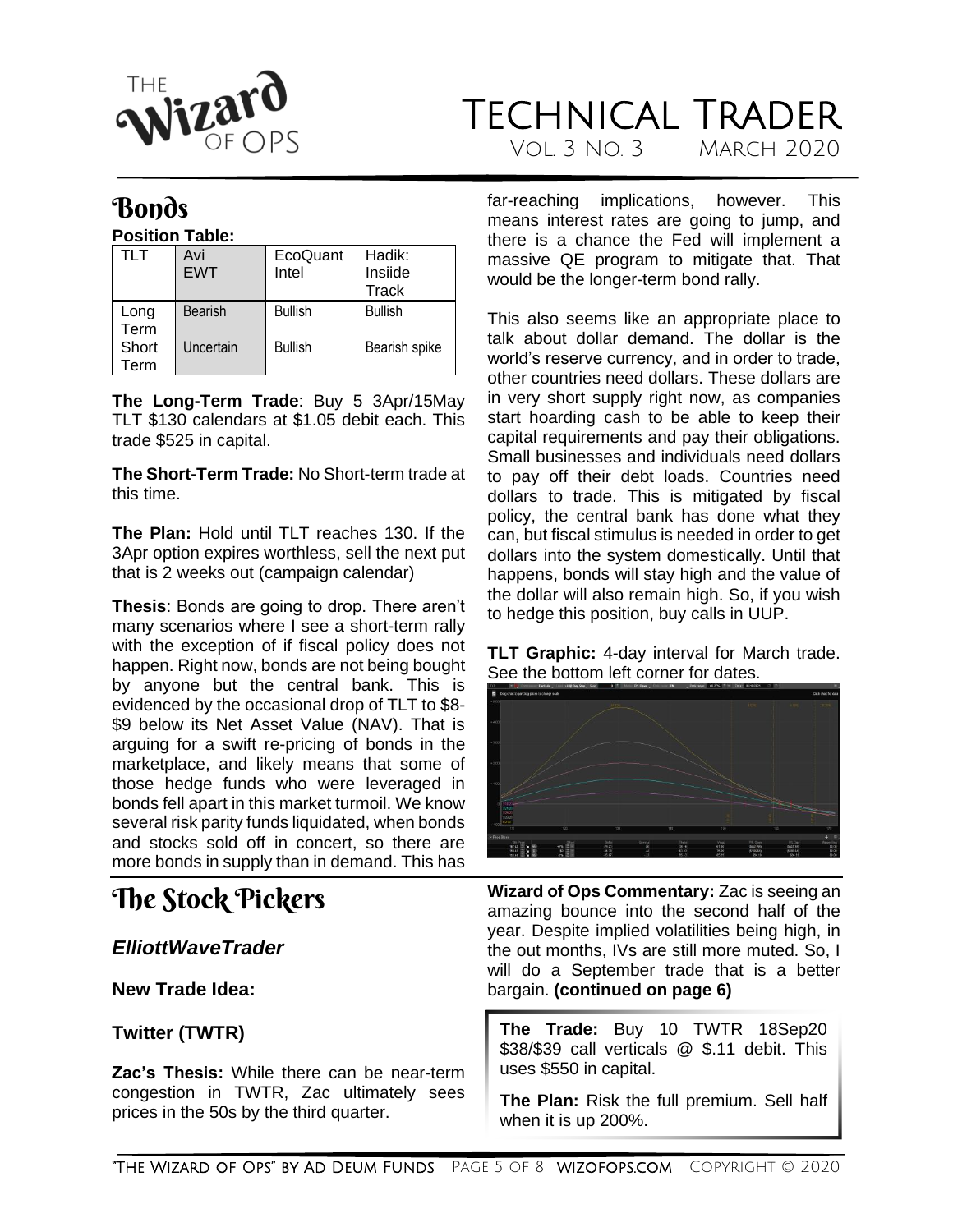

#### **(The Stock Pickers continued)**

#### **Old News:**

**Health Insurance Innovations, Inc. (BFYT)**

**Wizard of Ops Commentary:** HIIQ changed their name to Benefytt Technologies, and is now trading under a new ticker symbol. It didn't stop them from being sold off, and these options with them. The remaining half will expire worthless.

#### <span id="page-5-0"></span>*EcoQuant Intel*



Image source: EcoQuant Intel.

#### **New Trade Idea:**

#### **Scorpio Tankers (STNG)**

**Thesis:**  $1 - 36$ 

**Wizard of Ops Commentary:** I really like the tanker story, as they are operating as normal under the COVID-19 cloud, and with the extreme cheap prices in oil, their floating storage will give excellent returns and have the added value of reducing ships able to transport oil, causing rates to skyrocket. Shipping stocks is where to be right now. Unfortunately, liquidity is very tough to gauge where to buy the vertical, so I will assume the trade below based on deltas, but if you can get a \$.10 execution at a lower price, take it.

**The Trade:** Buy 50 STNG 16Oct20 \$21/\$22 call verticals @ \$.10 debit. This uses \$500 in capital.

**The Plan:** Risk the full premium. Sell half when it is up 200%.

#### **Old News:**

**iShares Trust Real Estate ETF (IYR)**

**Wizard of Ops Commentary:** This trade was sold off very swiftly, and at a total loss.

### <span id="page-5-1"></span>Wizard of Ops Volatility Trading

**Thesis:** In this section, I am exposing the cheapest and most expensive options as related to historical volatility. The way you use this information is to note the stock, and complete some due diligence to make a strategy for the stock. I share my lean and provide a little information about any upcoming catalyst I know of. Please do your own due diligence as well with this information. All volatilities are expressed in the monthly term.

**All option classes are highly illiquid, so this trading strategy does not apply this month.**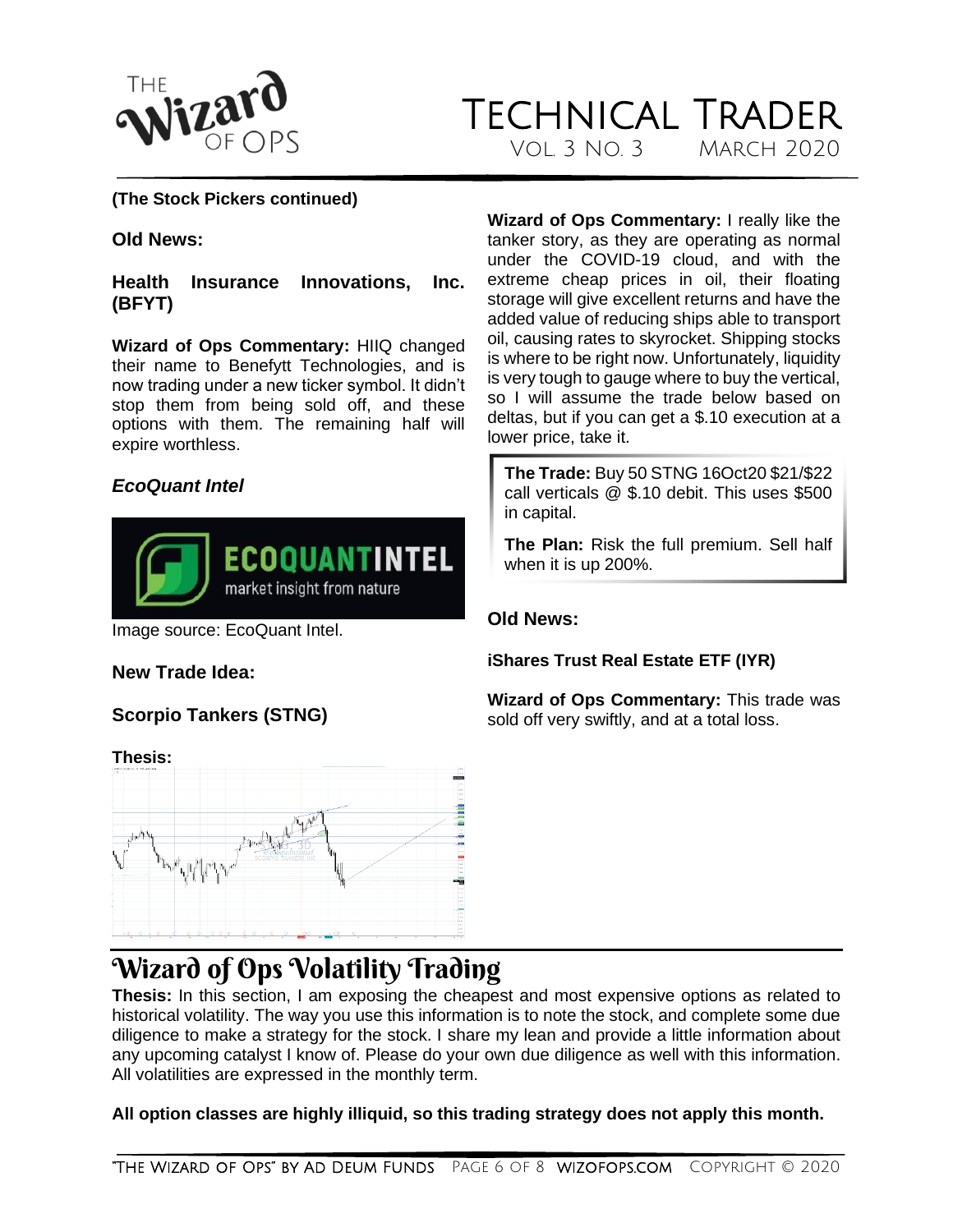

### TECHNICAL TRADER<br>VOL. 3 NO. 3 MARCH 2020 VOL. 3 NO. 3

## <span id="page-6-0"></span>Past Performance

This chart details past performance from January 2018 to present. For a comprehensive trade list, please send us an email at [info@addeumfunds.com.](mailto:info@addeumfunds.com) Open trades are not included in this chart.

| <b>Trade Type</b>         | <b>Open Capital</b> | <b>Realized Risk</b> | <b>Realized Profit/Loss</b> | <b>Realized</b><br>Percentage (%) |
|---------------------------|---------------------|----------------------|-----------------------------|-----------------------------------|
| <b>Equity Trades</b>      | \$2,650             | \$53,707             | \$3525                      | 7%                                |
| <b>Bond Trades</b>        | \$550               | \$12,060             | \$2,815                     | 23%                               |
| <b>Energy Trades</b>      | \$1,150             | \$28,180             | \$(1,105)                   | $-4%$                             |
| <b>Metals Trades</b>      | \$1,300             | \$20,697             | \$11,394                    | 55%                               |
| <b>EcoQuant Intel</b>     | \$500               | \$12,819             | \$4,874                     | 38%                               |
| <b>Stock Waves - EWT</b>  | \$550               | \$16,108             | \$11,735                    | 73%                               |
| <b>Volatility Trading</b> | \$0                 | \$13,538             | \$2,735                     | 20%                               |
| Total                     | \$6,700             | \$157,109            | \$35,973                    | 23%                               |